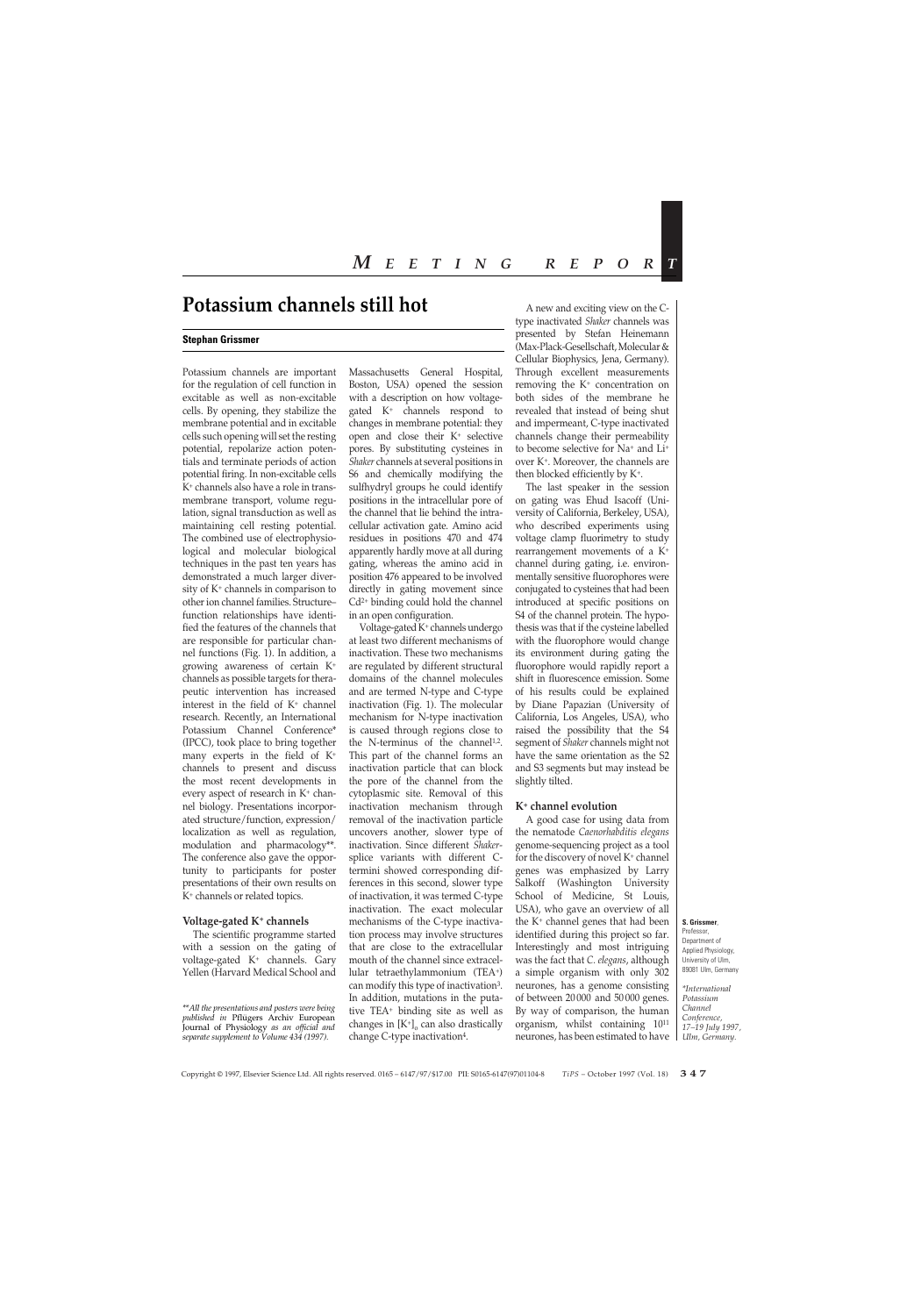

only 80 000–100 000 genes in its genome (a factor of only 2–5 times more than *C. elegans*). Within its genome, *C. elegans* has genes coding for the whole set of  $K^+$  channels also used in mammals (Fig. 2). The questions about why *C. elegans* has all the  $K^+$  channel genes, especially in the light of the dramatic differences in the apparent functional complexity of the nervous system in mammals compared to *C. elegans,* was enthusiastically discussed. The expression of a family of  $K^+$  channels with two putative pore domains and one of their possible functional roles was discussed and reported by Steve Goldstein (Yale University School of Medicine, New Haven, USA). He suggested them to be responsible for generating a resting membrane potential (K+-selective open rectifier or leak channels).

Very elegant studies illustrating the large structural and potentially functional diversity of channels in the brain were described first by Oliver Dolly (Imperial College, London, UK) and later by Jochen Röper (Center for Molecular Biology, Hamburg, Germany). Dolly had a vast body of data that showed a huge range of subunit combinations in different

brain regions. Dolly confined the creation of diversity of  $K^+$  channel subtypes through subunit combinations not only to the  $\alpha$ - but also to the different β-subunits in mammalian brain. Jochen Röper concentrated on the functional consequences of interaction between  $\alpha$ - and  $\beta$ -subunits and identified an N-type inactivation prevention (NIP) domain, which he also called IND (inactivationneutralization domain), in Kv1.6 that could prevent the interaction of the inactivation particle of  $Kv\beta1.1$  with the a-subunit of Kv1.6 and could pinpoint this IND to a couple of amino acids in the N-terminus of the  $\alpha$ -subunit of Kv1.6.

### **K+ channels in disease**

K+ channel dysfunction has been shown so far to be linked to a small number of disease states. So-called 'K+ channelopathies' have been identified so far for the Long QT-Syndrome type 1 and 2 with mutations found in the voltage-activated long Q–T channel-1, KvLQT1, and the human ether-à-go-go related channel HERG as well as for episodic ataxia with myokymia (EA1) in which mutations were found in Kv1.1. During this conference at least

one more disease was introduced that might also be explained through a dysfunction of K+ channels. George K. Chandy (University of California, Irvine, USA) reported on a new *Shaker*-family member, Kv1.7. An overexpression of Kv1.7 in pancreatic islet cells of diabetic mice might influence insulin secretion and cause diabetes. Chandy's model predicted that during glucose application, functional K<sub>ATP</sub> would be blocked leading to a slow membrane depolarization. At the threshold, voltage-gated Ca2+ channels would frequently open and close, Ca2+ would rush into the cell leading to an increase in  $[Ca^{2+}]$ ; that in turn would then induce insulin secretion. Overexpression of Kv1.7, a rapidly activating voltage-gated K+ channel, could rapidly repolarize the membrane during the  $Ca^{2+}$ spikes, would therefore determine the frequency of Ca<sup>2+</sup> spikes during the depolarization and ultimately reduce Ca2+-influx. As a result of reduced Ca2+ influx, the increase in  $[Ca<sup>2+</sup>]$ <sub>i</sub> would be less and would lead in turn to less insulin secretion.

# **Cloning discoveries**

The seemingly never-ending story about the cloning of new  $K^+$  channel types was told by John Adelman (Oregon Health Sciences University, Portland, USA). He started by describing the functional characteristics of the cloned small conductance Ca2+-activated K+ channel, SK, that is apamin-sensitive, followed by the characterization of a newly cloned Ca2+-activated K+ channel with intermediate conductance, IK, which is sensitive to block by charybdotoxin (CTX) and might represent the Gardos channel. The apamin-sensitive SK channel might also be involved in certain muscle diseases since it had been shown (and Adelman confirmed this by northern blot analysis) that these channels appear after denervation in adult muscle. The question of how the upregulation of apaminsensitive SK channels might cause pathologies such as myotonic dystrophy remains, however, unanswered.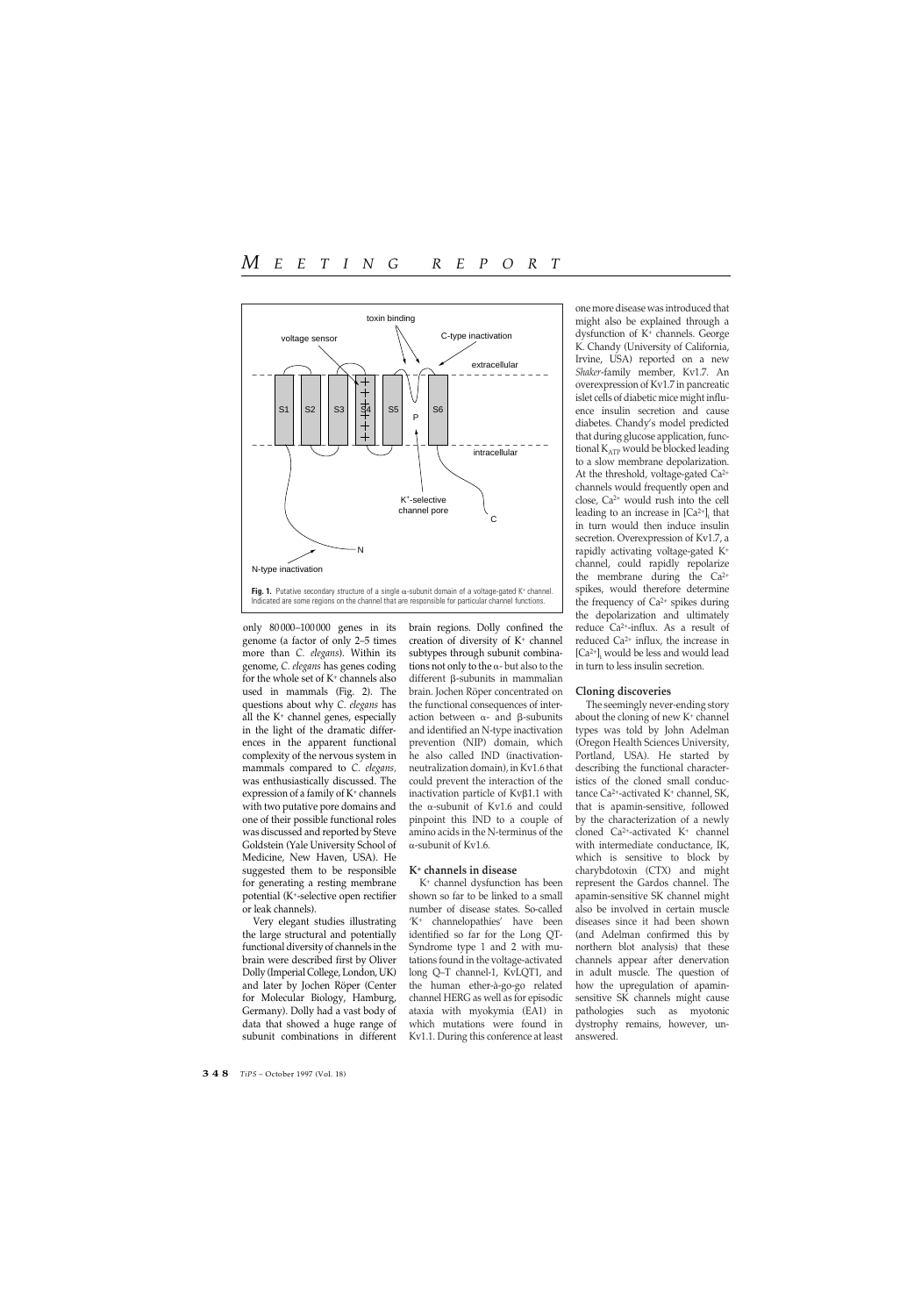

Similar Ca2+-activated K+ channels could be responsible for the slow afterhyperpolarization (sAHP) observed in hippocampal pyramidal cells following action potential depolarizations. Paola Pedarzani (Max-Planck-Institute for Experimental Medicine, Göttingen, Germany) showed that although these sAHP are not sensitive either to CTX or apamin, the channels might be other members of the SK or IK family as yet not cloned. Interestingly the sAHP in these cells is not only highly sensitive to a variety of neurotransmitters but might be regulated by an ongoing phosphorylation/dephosphorylation process even in the absence of neurotransmitters.

### **Ca2+-activated K+ channels**

The session about Ca2+-activated high conductance K<sup>+</sup> channels (BK) led to new information of the functional consequences of the interaction of the  $\alpha$ - and  $\beta$ -subunit. Maria Garcia (Merck Research Laboratories, Rahway, USA) emphasized the weaker CTX binding kinetics on membranes containing only  $\alpha$ subunits compared to membranes containing  $\alpha + \beta$ -subunits, suggesting

that the  $\beta$ -subunit influences CTX binding. Ligia Toro (University of California, Los Angeles, USA) reported and presented evidence that the N-terminus of the  $\alpha$ -subunit is extracellular and therefore possesses an additional transmembrane segment, S0. The coupling of the two subunits might be sensitive to  $\left[Ca^{2+}\right]_i$ and the region of interaction in the α-subunit is most likely to be the S0 segment.

The question whether BK channels can play a functional role in cell physiology, since their activation voltage seems very depolarized even